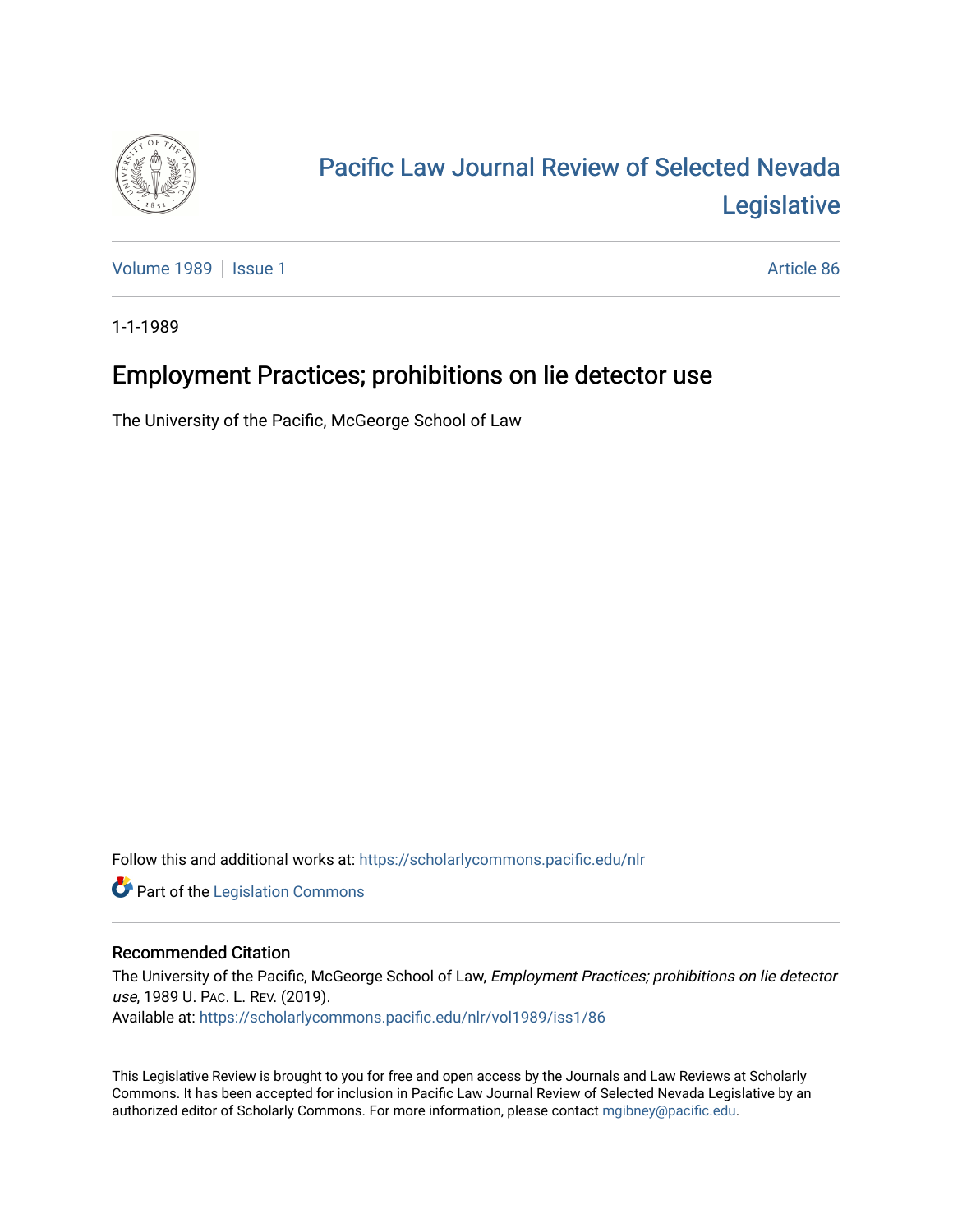### **Employment Practices; prohibitions on lie detector use**

NEV. REV. STAT. § 613. (new). AB 712 (Thompson); 1989 STAT. Ch. 350

Chapter 350 prohibits any employer<sup>1</sup> from requiring, requesting, suggesting, or causing any employee or applicant to undergo a lie detector test.<sup>2</sup> Under Chapter 350, an employer is forbidden to refer to any polygraph test results, $3$  nor may the employer take any adverse action4 towards any employee or applicant who refuses to undergo the test.<sup>5</sup> The employer is also prohibited from taking adverse action because an employee files a complaint, testifies, or exercises any right granted under Chapter 350.6

The Labor Commissioner (Commissioner)? is required to issue a notice explaining the employee's rights and remedies under Chapter 350, 8 and every employer must post this notice. 9 Chapter 350 permits the Commissioner to fine any employer violating the provisions of

2. *Id.* sec. 3, at 723 (enacting NEV. REV. STAT. § 613..........). A lie detector is any device such as a polygraph, or voice or psychological stress evaluator that is used mechanically or electrically by the examiner to formulate an opinion as to the examinee's honesty. *ld.* sec. 2, at 723 (enacting NEv. REv. STAT. § 613.\_). Case law is unsettled as to the permissibility of a public employer requiring polygraph testing as a prerequisite to gaining or continuing employment. *See generally* Gandy v. State *ex ref.* Div. of Invest. & Narc., 96 Nev. 281, 284, 607 P .2d 581, 584 (tested public employee must first be informed of consequences attendant to polygraph examinations). *Cf.* 29 U.S.C.A. §§ 2001-2009 (West Supp. 1989) (Federal Employee Polygraph Protection Act).

3. 1989 Nev. Stat. ch. 350, sec. 3, at 723 (enacting NEv. REv. STAT. § 613.-). The employer also cannot inquire or use results of any test of the employee or applicant. */d.* 

4. *See id.* (adverse actions include discharging, disciplining, discriminating in employment, or threatening to take such action).

5. *Id.* Nor may the employer take adverse employment action based on any prior test results. *Id.* 

6. *Id.* These provisions apply to any legal proceedings instigated by an employee or applicant. *Id.* 

7. *See* NEV. REv. STAT. §§ 607.005-.220 (1987) (creation and powers of the Labor Commissioner).

8. 1989 Nev. Stat. ch. 350, sec. 4, at 723 (enacting Nev. Rev. Stat. § 613..........). The Commissioner is also allowed to create any necessary procedures for the operation of Chapter 350. *Id.* 

9. *Id.* Posting must be in a conspicuous place accessible to all employees and applicants. /d.

<sup>1.</sup> Employer is broadly defined by Chapter 350 as any person acting as or for an employer. 1989 Nev. Stat. ch. 350, sec. 2, at 723 (enacting NEV. REV. STAT. § 613.............). Chapter 350 does not apply to any Nevada state agency or division. *Id.* sec. 8, at 724 (enacting NEV. REV. STAT. § 613.\_).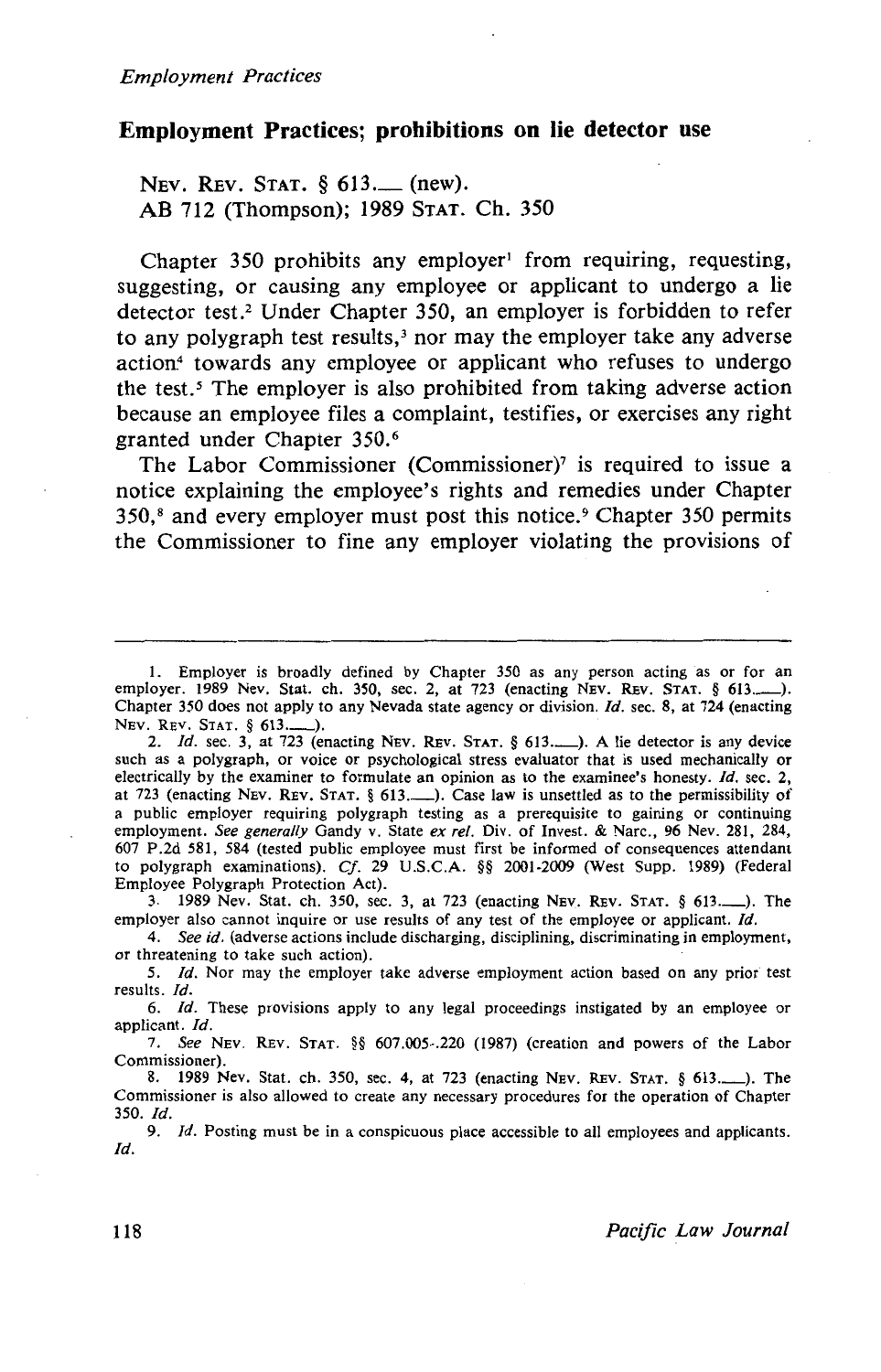*Employment Practices* 

Chapter 350. 10 The Commissioner is also permitted to sue to compel compliance with Chapter  $350<sup>11</sup>$  The court may order any appropriate legal or equitable relief to restrain further violations. 12

An employer violating Chapter 350 is liable to any affected employee or applicant for appropriate legal or equitable relief. 13 Chapter  $350$  also provides for class action suits against employers.<sup>14</sup> Any waiver of the rights provided by Chapter 350 is declared void, unless agreed to otherwise as part of a written settlement signed by all parties.<sup>15</sup>

Chapter 350 exempts polygraph examinations<sup>16</sup> conducted by an employer to investigate a business injury<sup>17</sup> or economic loss.<sup>18</sup> Chapter 350 allows this exemption only when the investigation concerns property to which the examinee had access and the employer reasonably suspects that the examinee was involved in the loss. 19 In addition, the employer must render a signed statement specifying the particular

11. *Id.* 

12. *Id.* Relief includes temporary or permanent restraining orders or injunctions, ordering employment of an applicant, reinstatement or promotion of an employee, and recovery of back pay and benefits. *ld.* 

13. *Id.* sec. 6, at 724 (enacting NEV. REV. STAT. § 613.........). Relief includes issuance of temporary or permanent restraining orders or injunctions, ordering employment of an applicant, reinstatement or promotion of an employee, and recovery of back pay and benefits. *ld. See*  Molush v. Orkin Exterminating Co., Inc., 547 F.Supp 54, 115 L.R.R.M. 4940 (E.D. Pa., 1982) (dismissal for failure to undergo polygraph test gives rise to a valid cause of action for tortious discharge).

14. 1989 Nev. Stat. ch. 350, sec. 6, at 724 (enacting NEv. REv. STAT. § 613.\_) (permiting the award of reasonable costs to the prevailing party). Suit must be brought within three years from the date of the alleged violation. *ld.* 

15. *ld.* sec. 7, at 724 (enacting NEv. REv. STAT. § 613.\_). Chapter 350 declares a waiver of these rights is against public policy. *ld. See generally* NEv. CoNST. art. I, § 9 (liberty of speech and the press); Comment, *Privacy: The Polygraph in Employment,* 30 ARK. L. REv. 35, 41 (1976).

16. A polygraph is a device that visually, permanently and simultaneously monitors cardiovascular and respiratory activity and skin resistance changes to aid an examiner in formulating an opinion as to the truthfulness of the examinee's statements. 1989 Nev. Stat. ch. 350, sec. 2, at 723 (enacting NEV. REv. STAT. § 613.\_). Compare *id. with id.* sec. 2, at \_(enacting NEv. REv. STAT. § 613.\_) (lie detectors include polygraph instruments as well as other instruments).

17. Business injury includes theft, embezzlement, misappropriation, or any unlawful espionage or act of sabotage. *Id.* sec. 9, at 724 (enacting NEV. REV. STAT. § 613..........).

18. *ld.* The exempted conduct must be part of an ongoing investigation. *Id. Cf.* 29 U.S.C.A. § 2006 (West Supp. 1989) (exemptions from Employee Polygraph Protection Act similar to language of Chapter 350).

19. 1989 Nev. Stat. ch. 350, sec. 9, at 724 (enacting NEv. REV. STAT. § 613.\_).

*Review of Selected Nevada Legislation* 119

<sup>10.</sup> *ld.* sec. *5,* at 723 (enacting NEV. REv. STAT. § 613.\_). Fines can only be exacted after notice and an opportunity for a hearing. *ld.* To determine the fine, the previous record of compliance and the gravity of the violation must be reviewed. *ld.* The fine can be in addition to any other remedies under the Act, but may not exceed \$9000 for each violation. *!d.*